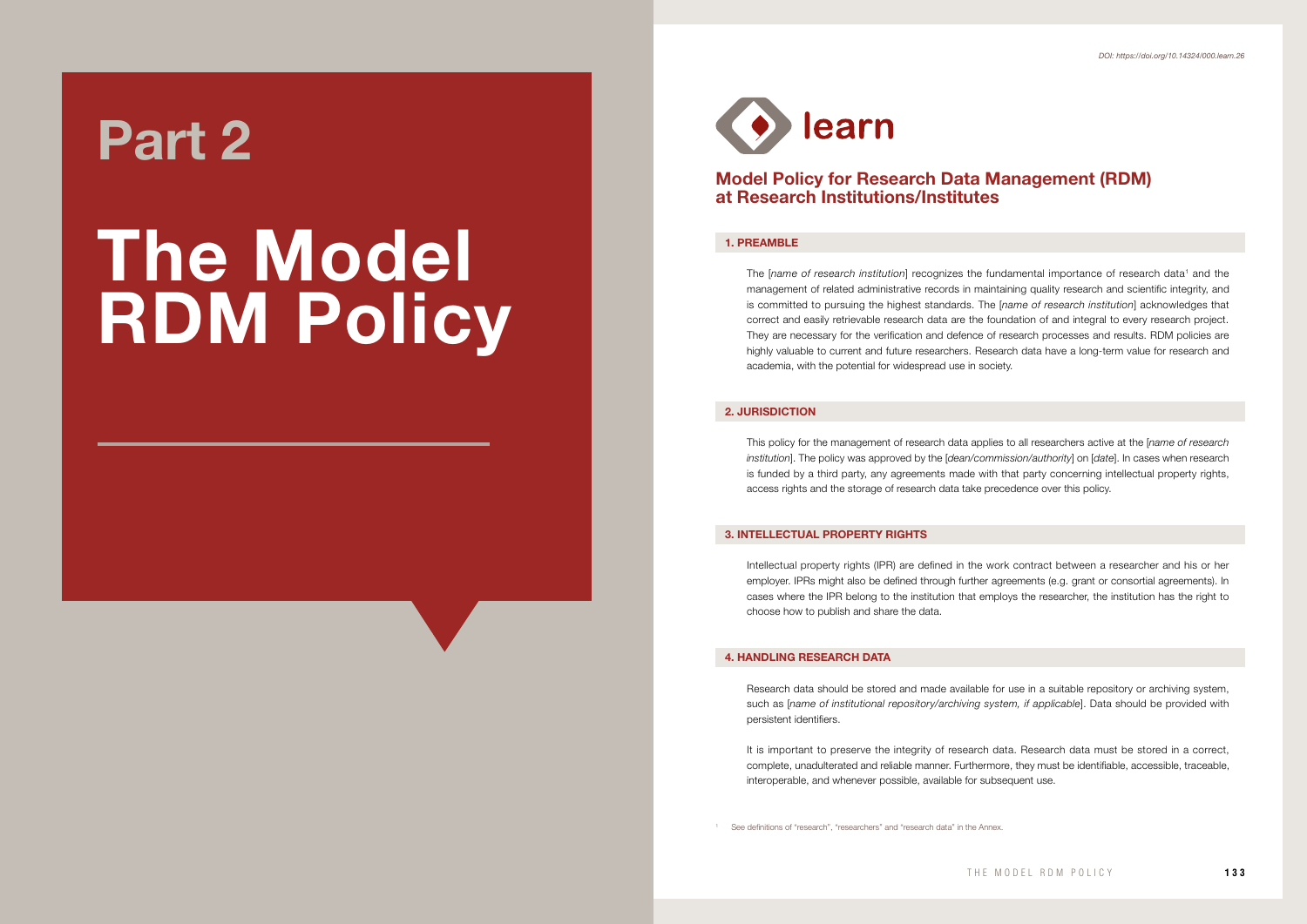appropriate licences, as well as the clarification of data storage and archiving in the case of discontinued involvement at the [*name of university/research institution*]; e. Backup and compliance with all organisational, regulatory, institutional and other contractual and legal requirements, both with regard to research data, as well as the administration of research records (for example contextual or provenance information); f. To ensure appropriate institutional support, it is required that new research projects are registered at the proposal stage at [*name of research institution/central body*]*.*

- 
- 

### 5.2 THE [*NAME OF RESEARCH INSTITUTION*] IS RESPONSIBLE FOR:

**1. Research** is any creative and systematically performed work with the goal of furthering knowledge, including discoveries regarding people, culture and society, in addition to the use of such knowledge for new applications.

- a. Empowerment of organisational units, providing appropriate means and resources for research support operations, the upkeep of services, organizational units, infrastructures, and employee education;
- b. Support of established scientific practices from the beginning. This is possible through the drafting and provision of DMPs, monitoring, training, education and support, while in compliance with regulations, third-party contracts for research grants, university/ institutional statutes, codes of conduct, and other relevant guidelines;
- c. Developing and providing mechanisms and services for the storage, safekeeping, registration and deposition of research data in support of current and future access to research data during and after the completion of research projects;
- d. Providing access to services and infrastructures for the storage, safekeeping and archiving of research data and records, enabling researchers to exercise their responsibilities (as outlined above) and to comply with obligations to third-party funders or other legal entities.

2. Researchers refers to all research-active members of an institution including employees and doctoral candidates. Persons not directly affiliated with an institution, but who, for purposes of research, make use of or are physically present at the institution, are also included in the term. Visiting researchers or collaborators may also be expected to comply with the policy.

**3. Research data** refers to all information (independent of form or presentation) needed to support or validate the development, results, observations or findings of a research project, including contextual information. Research data include all materials which are created in the course of academic work, including digitisation, records, source research, experiments, measurements, surveys and interviews. This includes software and code. Research data can take on several forms: during the lifespan of a research project, data

In compliance with intellectual property rights, and if no third-party rights, legal requirements or property laws prohibit it, research data should be assigned a licence for open use.<sup>2</sup>

# 6. VALIDITY

This policy will be reviewed and updated as required by the head of/the director of the [*name the research institution*] every [*two years*].

# Annex: Definitions of Research, Researchers and of Research Data

Adherence to citation norms and requirements regarding publication and future research should be assured, sources of subsequently-used data explicitly traceable, and original sources can be acknowledged.

Research data and records are to be stored and made available according to intellectual property laws or the requirements of third-party funders, within the parameters of applicable legal or contractual requirements, e.g. EU restrictions on where identifiable personal data may be stored. Research data of future historical interest and the administrative records accompanying research projects should also be archived.

The minimum archive duration for research data and records is 10 years after either the assignment of a persistent identifier or publication of a related work following project completion, whichever is later.

In the event that research data and records are to be deleted or destroyed, either after expiration of the required archive duration or for legal or ethical reasons, such action will be carried out only after considering all legal and ethical perspectives. The interests and contractual stipulations of third-party funders and other stakeholders, employees and partner participants in particular, as well as the aspects of confidentiality and security, must be taken into consideration when decisions about retention and destruction are made. Any action taken must be documented and be accessible for possible future audit.

### 5. RESPONSIBILITIES, RIGHTS, DUTIES

The responsibility for research data management during and after a research project lies with [*name of research institution*] and its researchers and should be compliant with codes for the responsible conduct of research.

## 5.1 RESEARCHERS ARE RESPONSIBLE FOR:

- a. Management of research data and data sets in adherence with principles and requirements expressed in this policy;
- b. Collection, documentation, archiving, access to and storage or proper destruction of research data and research-related records. This also includes the definition of protocols and responsibilities within a joint research project. Such information should be included in a Data Management Plan (DMP), or in protocols that explicitly define the collection, administration, integrity, confidentiality, storage, use and publication of data that will be employed. Researchers will produce a DMP for every research project.<sup>3</sup>
- c. Compliance with the general requirements of the funders and the research institution; special requirements in specific projects should be described in the DMP;
- d. Planning to enable, wherever possible, the continued use of data even after project completion. This includes defining post-project usage rights, with the assignation of

<sup>2</sup> Concrete recommendations for licensing should be listed and be available to the researchers.

<sup>3</sup> A Data Management Plan (DMP) is a structured guideline (document or online tool) which depicts the entire lifeline of data and can be updated if needed. Data management plans must assure that research data are traceable, available, authentic, citable, properly stored and that they adhere to clearly defined legal parameters and appropriate safety measures governing subsequent use. Ideally, DMPs should be delivered in a machine actionable format.